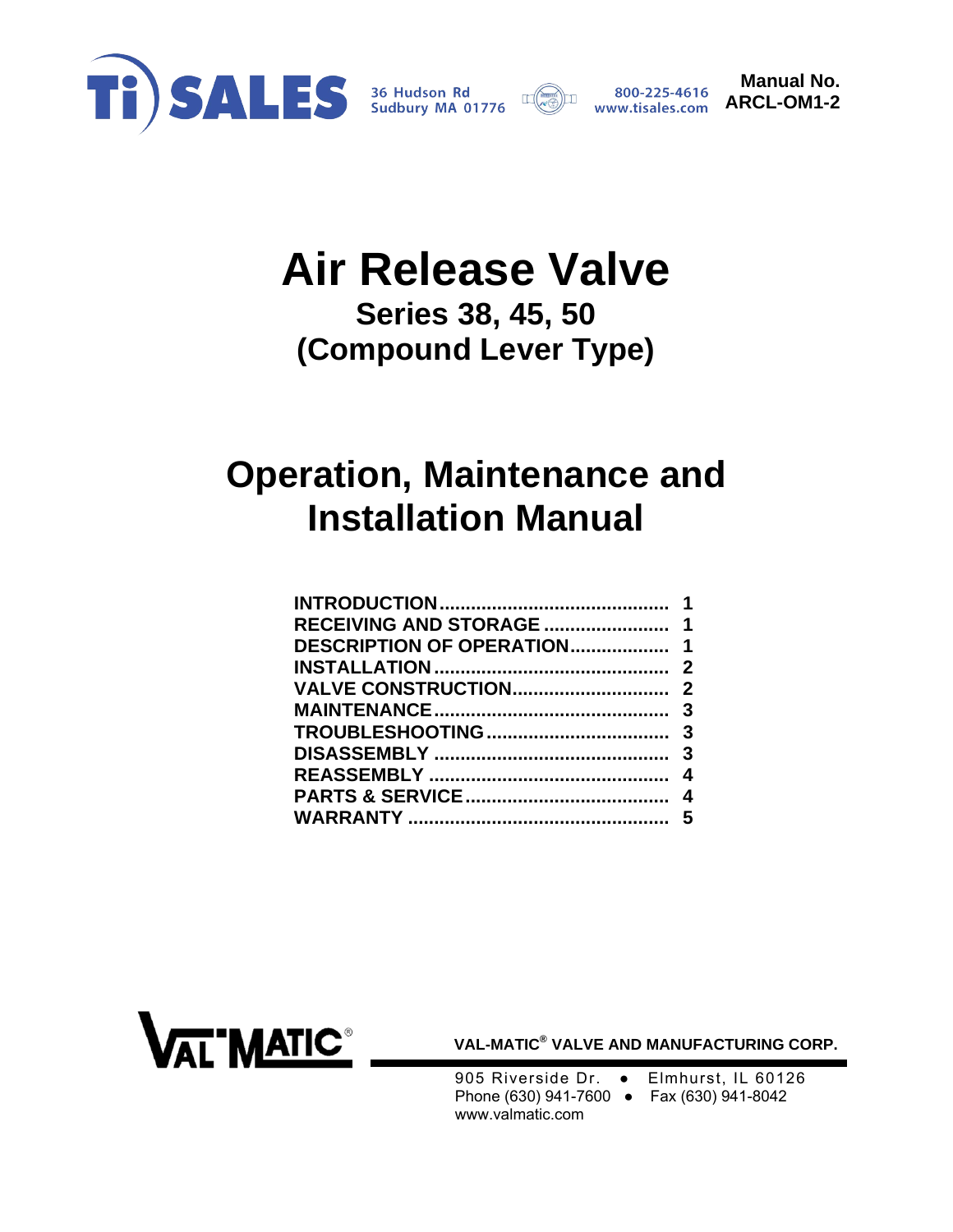## **VAL-MATIC'S AIR RELEASE VALVE (Compound Lever Type) OPERATION, MAINTENANCE AND INSTALLATION**

#### <span id="page-1-0"></span>**INTRODUCTION**

This manual will provide you with the information to properly install and maintain the valve to ensure a long service life. The Air Release Valve has been designed with stainless steel trim to give years of trouble-free operation. The Air Release Valve is typically mounted at the high points in a piping system to automatically remove pockets of air as they accumulate. The valve can also be used to slowly release air in tanks and pump casings.

**Note:** This valve is not intended for fluids containing suspended solids such as wastewater. For wastewater and other high turbidity applications, use Val-Matic Series 48A & 49A Sewage Air Release Valves.

#### **CAUTION**

**This valve is not intended for fuel service or fluids containing suspended solids.**

The valve is a float-operated, resilient-seated valve designed to handle clean fluids. The Maximum Working Pressure and Model No. are stamped on the nameplate for reference.

**Note:** Low Durometer seats are available for low pressure applications.

#### **RECEIVING AND STORAGE**

Inspect valves upon receipt for damage in shipment. Handle all valves carefully without dropping. Valves should remain boxed, clean and dry until installed to prevent weather related damage. For long term storage greater than six months, the valve must remain in the box and stored indoors. Do not expose valve to sunlight or ozone for any extended period.



#### **FIGURE 1. Compound Lever AIR RELEASE VALVE**

#### **DESCRIPTION OF OPERATION**

The Air Release Valve is designed to automatically remove air pockets at the high points in a piping system. The valve, as shipped, is a normally open valve and will slowly vent air through the top orifice. As fluid enters the valve, the float will rise, closing the orifice. As air accumulates in the piping system and enters the valve, the float drops allowing the venting orifice to open.

The lever mechanism provides mechanical advantage for the float. During system operation, the pipeline pressure exerts a strong upward force on the sealing component, the orifice button. The lever mechanism magnifies the weight of the float so that the orifice will open under high pipeline pressures. Additional ports are provided for flushing, testing and draining purposes.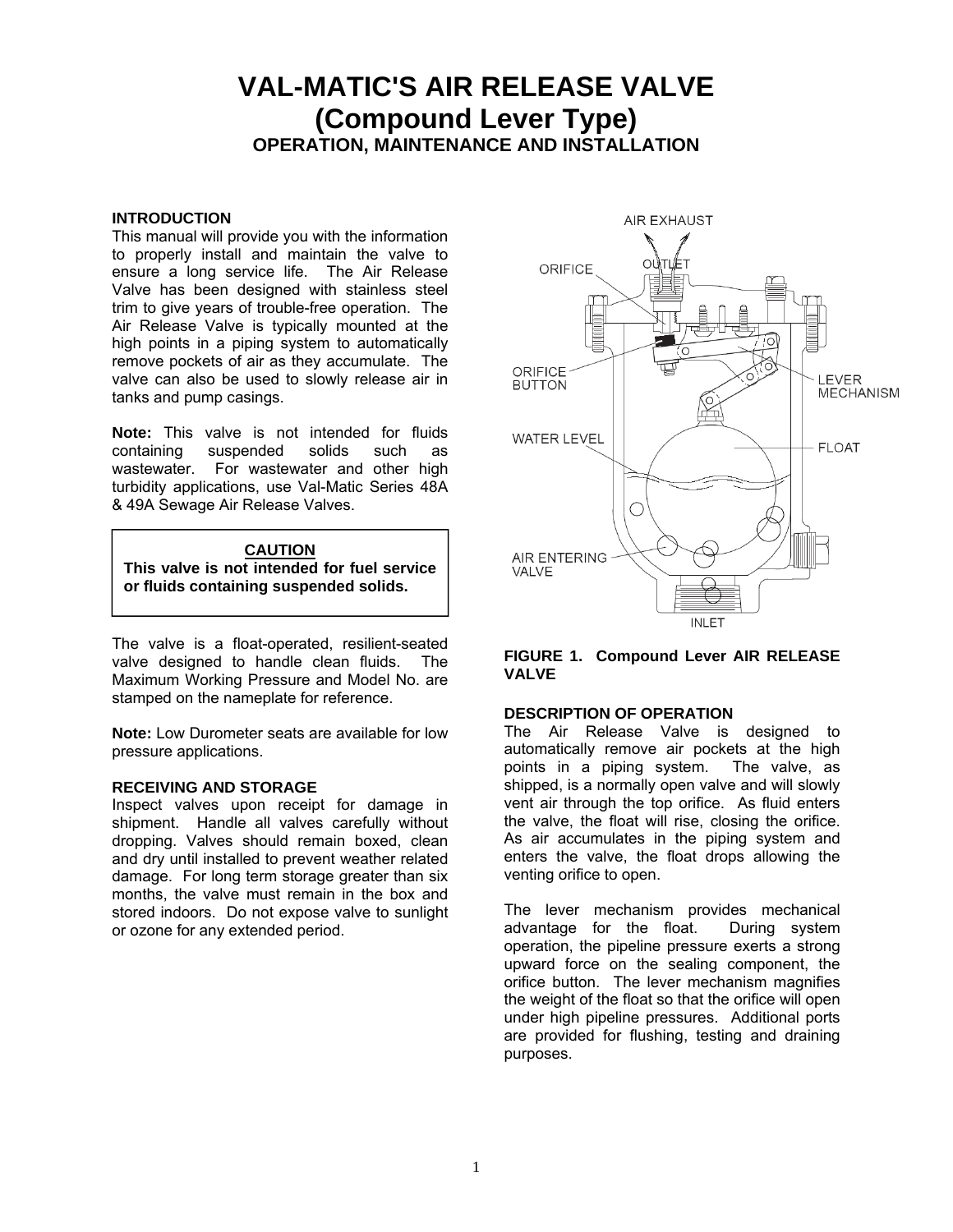#### <span id="page-2-0"></span>**INSTALLATION**

The installation of the valve is important for its proper operation. Valves must be installed at the system high points in the vertical position with the inlet down. For pipeline service, a vault with freeze protection, adequate screened venting, and drainage should be provided. During closure, some fluid discharge will occur so vent lines should extend to an open drain area in plant service. A shut-off valve should be installed below the valve in the event servicing is required.

| <b>CAUTION</b>                          |  |  |
|-----------------------------------------|--|--|
| Install valve with "INLET" port down or |  |  |
| leakage will occur.                     |  |  |

#### **VALVE CONSTRUCTION**

The standard Air Release Valve body and cover are cast iron. See the specific Materials List submitted for the order if other than standard cast iron construction. All internal components are stainless steel with the exception of the orifice button which is resilient. The general details of construction are illustrated in Figure 2. The body (1) is threaded for connection to the pipeline. The seat (4) is threaded into the cast cover (2).

| ITEM           | <b>DESCRIPTION</b>           | MATERIAL               |
|----------------|------------------------------|------------------------|
| 1              | Body                         | Cast Iron              |
| $\overline{c}$ | Cover                        | Cast Iron              |
| 3              | Lever Frame*                 | <b>Stainless Steel</b> |
| 4              | Seat*                        | <b>Stainless Steel</b> |
| 5              | Float*                       | <b>Stainless Steel</b> |
| 6              | Gasket*                      | Non-Asbestos           |
| 7              | Cover Bolt                   | <b>Alloy Steel</b>     |
| 8              | Retaining Screw*             | <b>Stainless Steel</b> |
| 10             | Float Arm*                   | <b>Stainless Steel</b> |
| 11             | Orifice Button*              | Buna-N                 |
| 12             | Pivot Pin*                   | Stainless Steel        |
| 13             | Retaining Ring*              | <b>Stainless Steel</b> |
| 14             | Pipe Plug                    | Iron                   |
| 17             | Float Retainer*              | <b>Stainless Steel</b> |
| 18             | Lock Nut*                    | <b>Stainless Steel</b> |
| 19             | $Link^*$                     | <b>Stainless Steel</b> |
| 21             | Locating Pin                 | Stainless Steel        |
| 22             | Orifice Button Arm*          | <b>Stainless Steel</b> |
| 30             | Washer*                      | Stainless Steel        |
| 33             | Clevis*                      | Stainless Steel        |
| 34             | Lock Washer*                 | Stainless Steel        |
|                | *RECOMMENDED REPAIR PART KIT |                        |
|                |                              |                        |

#### **TABLE 1. AIR RELEASE VALVE PARTS LIST**



**FIGURE 2. Compound Lever AIR RELEASE VALVE**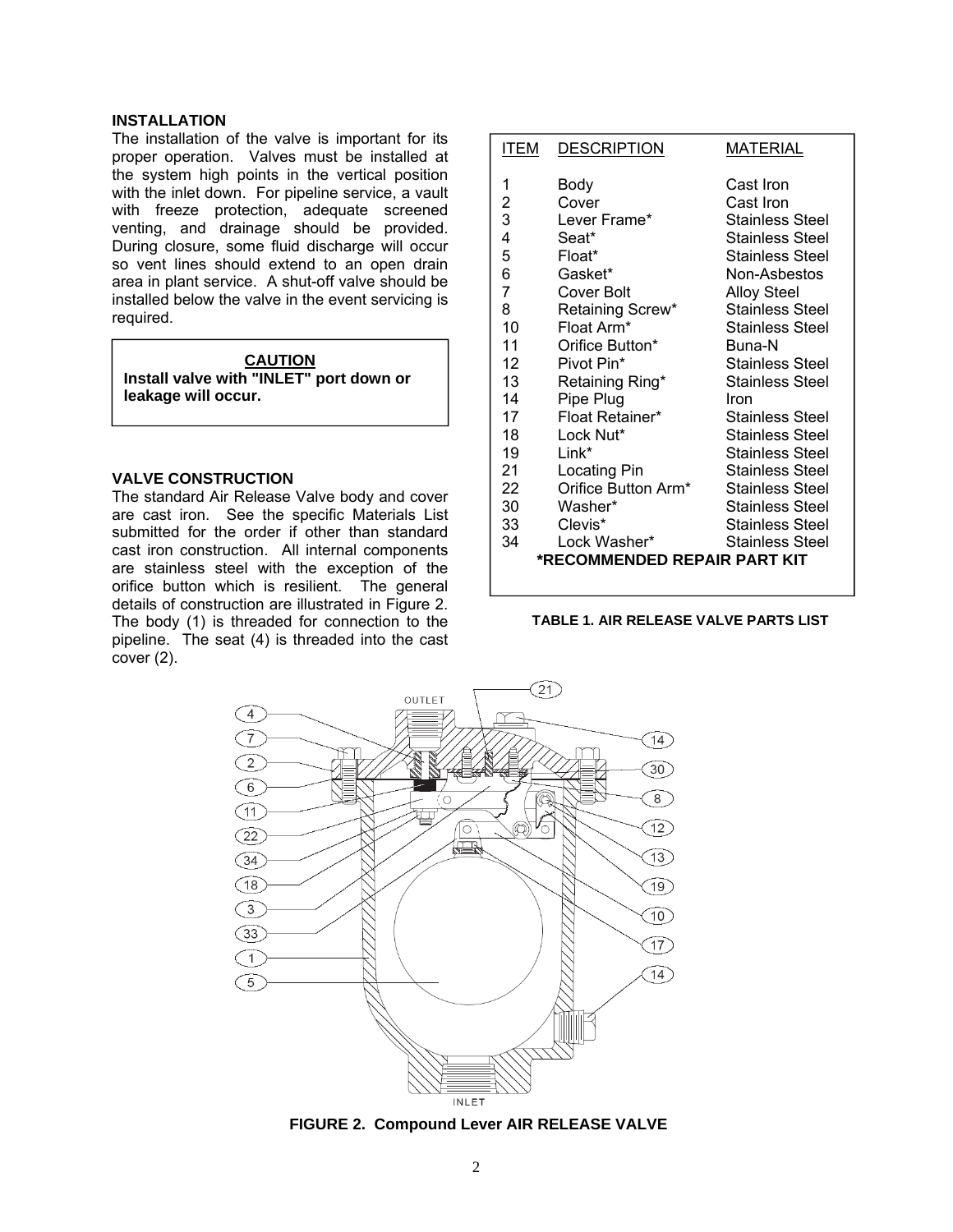#### <span id="page-3-0"></span>**MAINTENANCE**

The Air Release Valve requires no scheduled lubrication or maintenance.

INSPECTION: Periodic inspection to verify operation can be performed. A manual drain valve can be installed in the lower drain plug to perform this operation as shown in Figure 3.



#### **FIGURE 3. Inspection Piping**

- 1. With the inlet shutoff valve open, partially open the drain valve until flow can be heard. If the air valve is working properly, water should be exhausted from the drain valve. If air is exhausted, follow steps 2-6.
- 2. Close the inlet shutoff valve.
- 3. Slowly open the drain valve to allow the fluid in the valve to drain.
- 4. Close the drain valve.
- 5. Slowly open the inlet shutoff valve to fill the valve with water. Observe the seating action and verify that the valve closes without leakage.

6. If leakage occurs, the valve should be removed and inspected for wear or possible damage from foreign matter.

#### **TROUBLESHOOTING**

Several problems and solutions are presented below to assist you in troubleshooting the valve assembly in an efficient manner.

- Leakage at Bottom Connection: Tighten valve threaded connection. If leak persists, remove valve and seal threads with thread sealant.
- Leakage at Cover: Tighten bolts per Table 2, replace gasket.
- Valve Leaks when Closed: Flush valve to remove debris. Disassemble and inspect seat, orifice button, and float. NOTE: Many floats contain sand for weight but if water is detected, replace float.
- Valve not Venting Air: Check that operating pressure does not exceed Working Pressure on nameplate. Perform inspection steps 2-6 and disassemble valve if problem persists.

#### **DISASSEMBLY**

The valve can be disassembled without removing it from the pipeline. Or for convenience, the valve can be removed from the line. All work on the valve should be performed by a skilled mechanic with proper tools. No special tools are required.

### **WARNING The valve must be drained before removing the cover or pressure may be released causing injury.**

- 1. Close inlet shut-off valve. Open drain valve or remove drain plug. Remove the cover bolts (7) on the top cover.
- 2. Pry cover (2) loose and lift off valve body.
- 3. Remove the 2 retainer rings (13) and pivot pins (12) that pass through the lever frame (3). The float (5) and linkage will be free from the cover. Disconnect float from lever (10).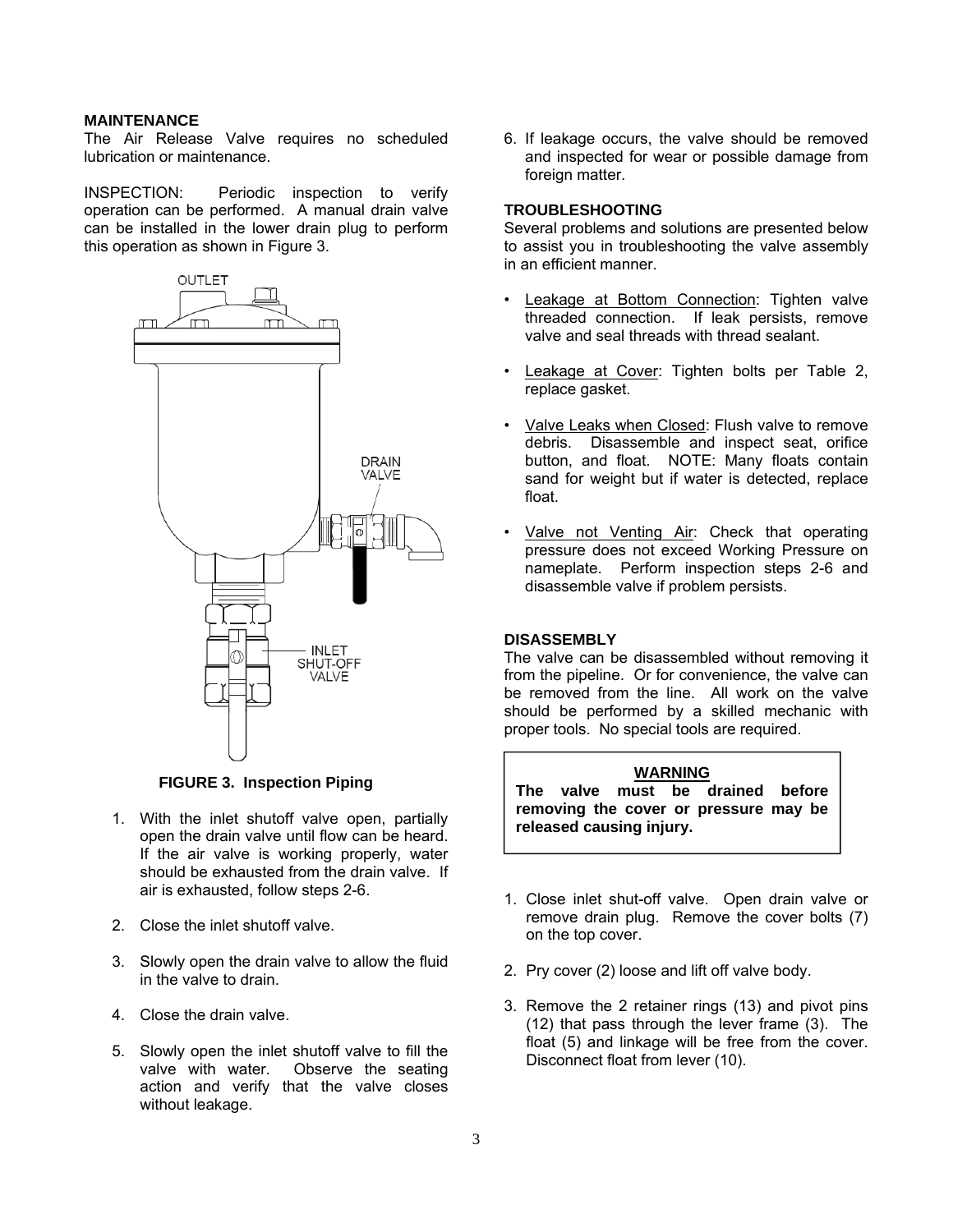#### <span id="page-4-0"></span>**DISASSEMBLY (Cont'd)**

- 4. To remove lever frame (3), remove two round-head fasteners (8). Rotate seat (4) counter-clockwise to remove.
- 5. Remove locknut (18) and orifice button (11) from orifice button arm (22).
- 6. Clean and inspect parts. Note: some floats contain sand for extra weight; if water is detected, replace float. Replace worn parts as necessary.

#### **REASSEMBLY**

All parts must be cleaned and gasket surfaces should be cleaned with a stiff wire brush in the direction of the serrations or machine marks. Worn parts, gaskets and seals should be replaced during reassembly. Refer to Figure 2 on page 2.

- 1. Apply Loctite PST No. 565 thread sealant to seat (4) and assemble to cover with maximum torque of 20 ft-lbs; DO NOT OVER-TORQUE.
- 2. Assemble lever frame (3) to cover over locating pin (21) in cover. Secure with screws (8) and washers (30).
- 3. Install new orifice button (11) flush to arm (22). Assemble lockwasher (34) and locknut (18) over orifice button but do not tighten.
- 4. Connect arms (10 & 22) and assemble to lever frame (3) with four pivot pins (12) and retaining rings (13); rings should snap over pins.
- 5. Adjust orifice button (11) so that orifice button arm (22) slopes up about 1/16" when resting gently against seat (4) as shown in Figure 4. Secure button by tightening lockwasher (34) and nut (18).
- 6. Attach float (5) by installing last pivot pin (12) into lever frame (3). Float should move freely pressing the orifice button (11) against the seat (4) when pushed upward. Verify that all retainer rings (13) are properly secured.
- 7. Assemble gasket (6) and cover (2) over bolt holes in body (1).
- 8. Insert lubricated bolts (7) and tighten to the torques listed in Table 2.
- 9. Place valve back in service. Refer to the Installation instructions on page 2. Slowly open inlet isolation valve.

| <b>SIZE</b> | <b>TORQUE (FT-LBS)</b> |
|-------------|------------------------|
| 7/16"       | 30                     |
| 1/2"        | 45                     |
| 7/8"        | 202                    |





#### **FIGURE 4. ORIFICE BUTTON ADJUSTMENT** (See REASSEMBLY, Step 5)

#### **PARTS AND SERVICE**

Parts and service are available from your local representative or the factory. Make note of the valve Model No and Working Pressure located on the valve nameplate and contact:

Val-Matic Valve and Mfg. Corp. 905 Riverside Drive Elmhurst, IL 60126 Phone: (630) 941-7600 Fax: (630) 941-8042 www.valmatic.com

A sales representative will quote prices for parts or arrange for service as needed.